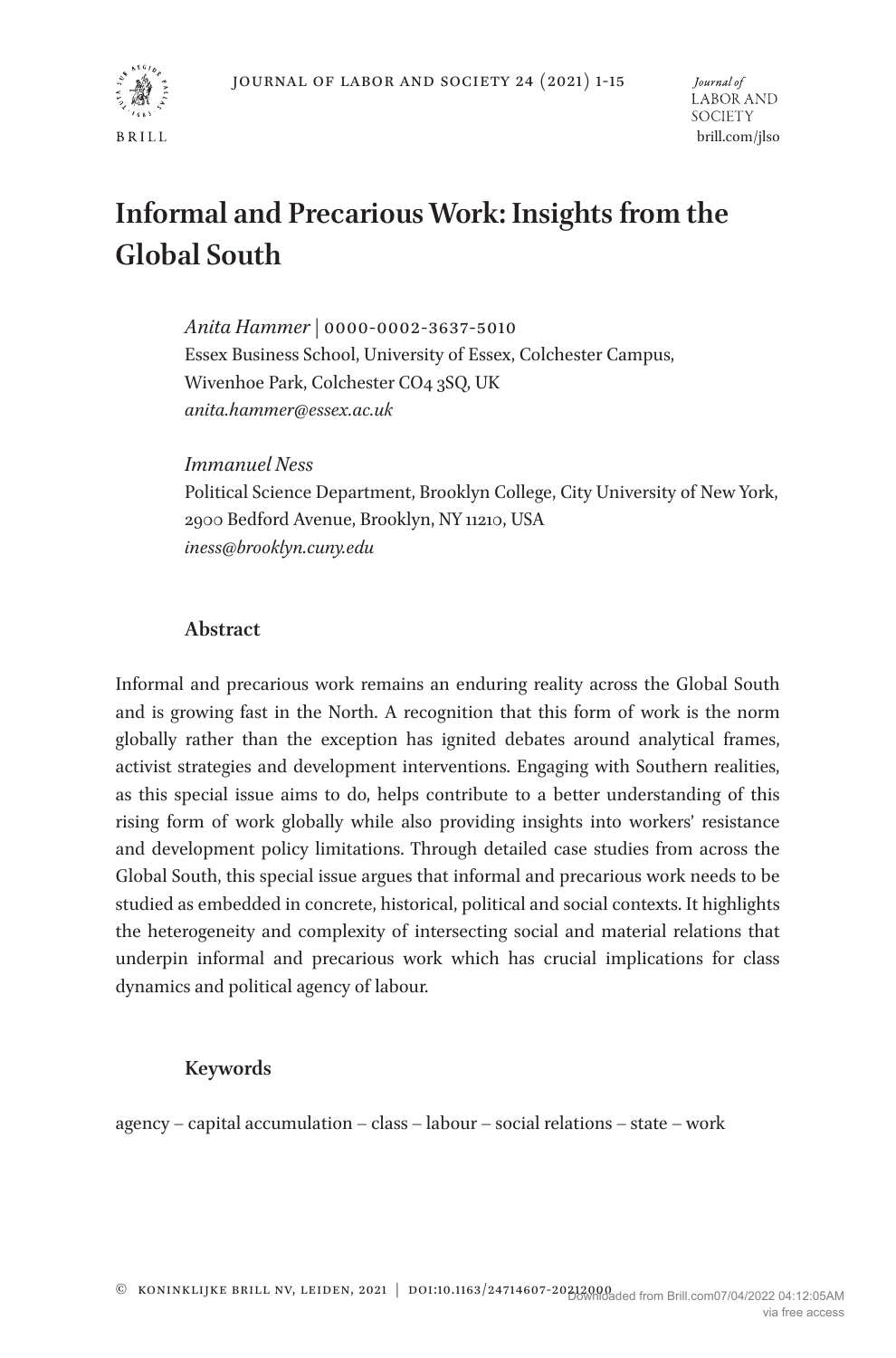#### **1 Introduction**

The relentless growth of informal and precarious work globally poses analytical and political challenges for academic scholarship, activists and international development organisations. An enduring reality across the South, 'informal work' refers to work and employment which is low paid (often at subsistence level), insecure, unregulated and unprotected, i.e., without an employment contract or access to representation and social security. According to the International Labour Organization  $(1LO)$ ,<sup>1</sup> 85.8% of total employment in Africa, 71.4% in Asia and the Pacific, 68.6% in the Arab States and 53.8% in the Americas is either informal (based in the informal economy) or informalised (situated within formal production but based on informal relations). Total informal employment for emerging and developing economies is at 69.6% and the extension of processes of precarisation across the whole Global North makes it 61.2% at world level. However, it is only recently that this category of re/emerging work has begun to gain attention in the North.2 A more widely used term in the North is 'precarious work', referring to work and employment which transfers social and economic risks from businesses and state institutions on to workers through common features like low pay, employment insecurity and insufficient social protection.3 Since it often takes the global North as its starting point precariousness signifies a shift away from welfare and labour market protections.<sup>4</sup> Yet, precariousness has long characterised informal work and employment in the South. As Breman and van der Linden argue, labour informalisation is fast becoming a global norm and it is the 'West' now following the 'Rest' with regard to precarious labour relations.<sup>5</sup> We contend a focus on everyday experiences and struggles of workers in the South, where informal and precarious work has long been a distinctive feature of working

<sup>1</sup> International Labour Organization. *Women and Men in the Informal Economy: A Statistical*  Picture. Third edition (Geneva: 1LO, 2018). Available online at http://www.ilo.org/wcmsp5/ groups/public/—dgreports/dcomm/documents/publication/wcms\_626831.pdf (accessed May 2020).

<sup>2</sup> Hammer, N. and R. Plugor, 2019. "Disconnecting Labour? The Labour Process in the UK Fast Fashion Value Chain." *Work, Employment and Society* 33(6) (2019), 913–928.

<sup>3</sup> Kalleberg, A.L. "Precarious work, insecure workers: Employment relations in transition." *American Sociological Review* 74(1) (2009), 1–22.

<sup>4</sup> Standing, G. *The Precariat: The New Dangerous Class* (London: Bloomsbury, 2011); Kalleberg, A.L. and K. Hewison. "Precarious Work and the Challenge for Asia." *American Behavioral Scientist*, 57(3) (2013), 271–288.

<sup>5</sup> Breman, J. and M. van der Linden. "Informalizing the Economy: The Return of the Social Question at a Global Level." *Development and Change* 45 (2014), 920–940.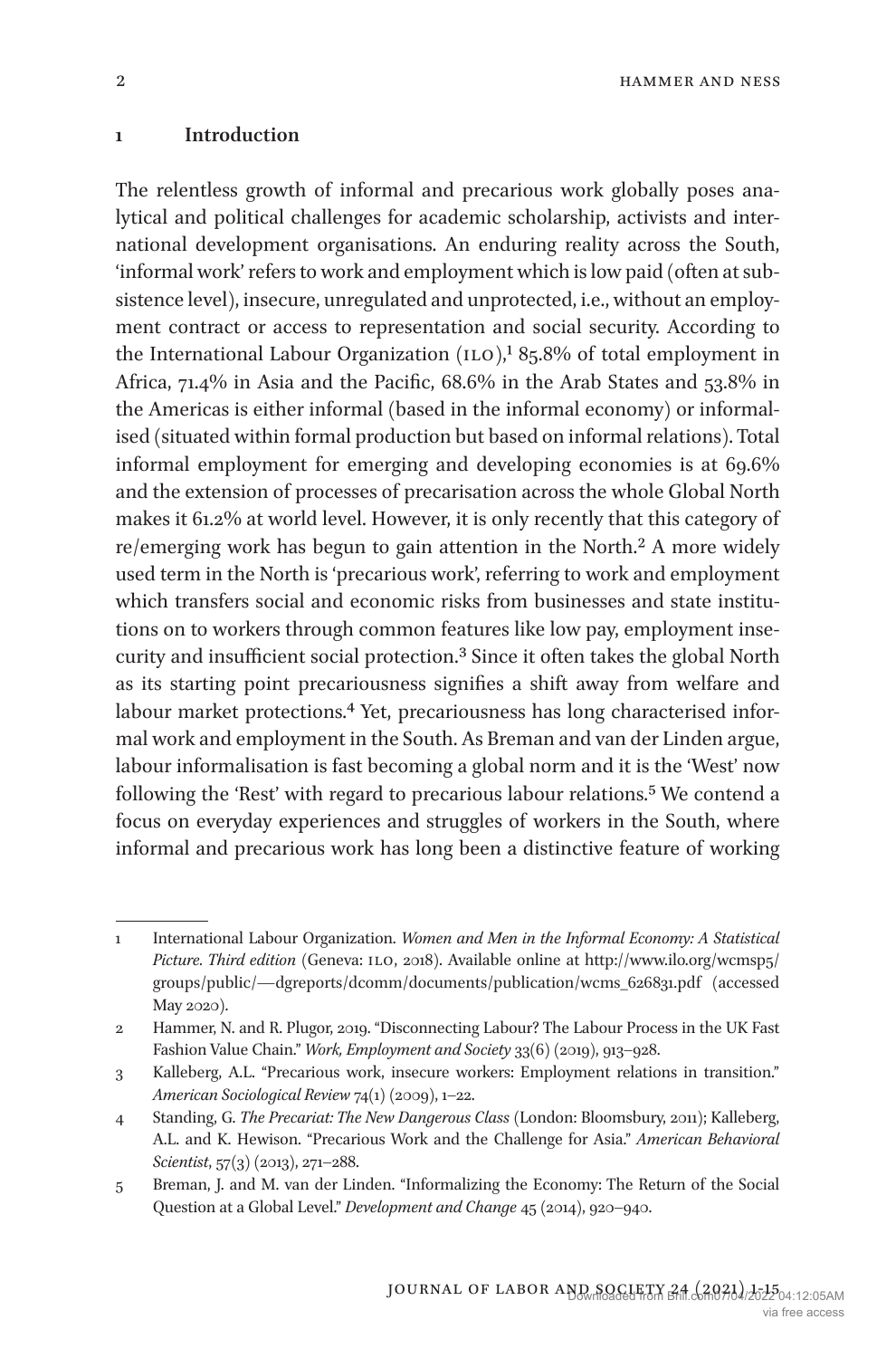lives with extraordinarily creative responses by workers to the challenges facing them, contributes to a better understanding of this rising form of work globally.

A focus on Southern realities of informal and precarious work reveals its embeddedness in concrete, historical, political and social contexts. It exposes analytical complexities and concrete variations that stem from intricate and intersecting production and social relations, with crucial implications for accumulation and class dynamics of informal and precarious labour. Extremely heterogeneous in its composition and characteristics, informal work includes a broad range of production and employment relations – from informal employment as wage, casual or day labour, to unpaid family labour, to informal outwork to dependent self-employment to petty commodity production among others.<sup>6</sup> Underlying this heterogeneity are social relations of caste, community, gender, ethnicity and religion.7 Production relations intersect and combine with these social differences and divisions. From this heterogenous landscape, capital selectively and differentially incorporates workers with some contributing to accumulation while others are pauperised, or a combination of both.8 The state holds a key role in constructing informal work, not only through defining the scope of regulations but also by shaping the power relations between capital and labour.9

The study of informal and precarious work across the Global South unveils that exploitation can take many distinct forms.10 One of the ways scholarship on the South addresses the fragmentation of labour while underlining its shared position as members of the exploited class and maintaining focus

<sup>6</sup> Chen, M.A. *Rethinking the Informal Economy: Linkages with the Formal Economy and the Formal Regulatory Environment*. Working Paper No. 46 (New York, NY: United Nations, 2007); Hammer, A. "Comparative Capitalism and Emerging Economies: Formal-Informal Economy Interlockages and implications for institutional analysis." *Review of International Political Economy* 26(2) (2019), 337–360.

<sup>7</sup> Harriss-White, B. and N. Gooptu. Mapping India's World of Unorganized Labour. In *The Socialist Register 2001*, eds. L. Panitch and C. Leys (London: Merlin Press, 2001), 89–118.

<sup>8</sup> Sanyal, K. *Rethinking capitalist development: Primitive accumulation, governmentality and post-colonial capitalism* (New Delhi: Routledge, 2007).

<sup>9</sup> Agarwala, R. *Informal Labor, Formal Politics, and Dignified Discontent in India* (Cambridge: Cambridge University Press, 2013); Harriss-White, B. "Globalisation, the financial crisis and petty production in India's socially regulated informal economy." *Global Labour Journal* 1(1) (2010), 152–177.

<sup>10</sup> Banaji, J. *Theory and History: Essays on Modes of Production and Exploitation* (Leiden: Brill, 2011); Lerche, J. From 'Rural Labour' to 'Classes of Labour': Class Fragmentation, Caste and Class Struggle at the Bottom of the Indian Labour Hierarchy. In *The Comparative Political Economy of Development. Africa and South Asia*: eds. B. Harriss-White and J. Heyer (London: Routledge, 2010), 66–87.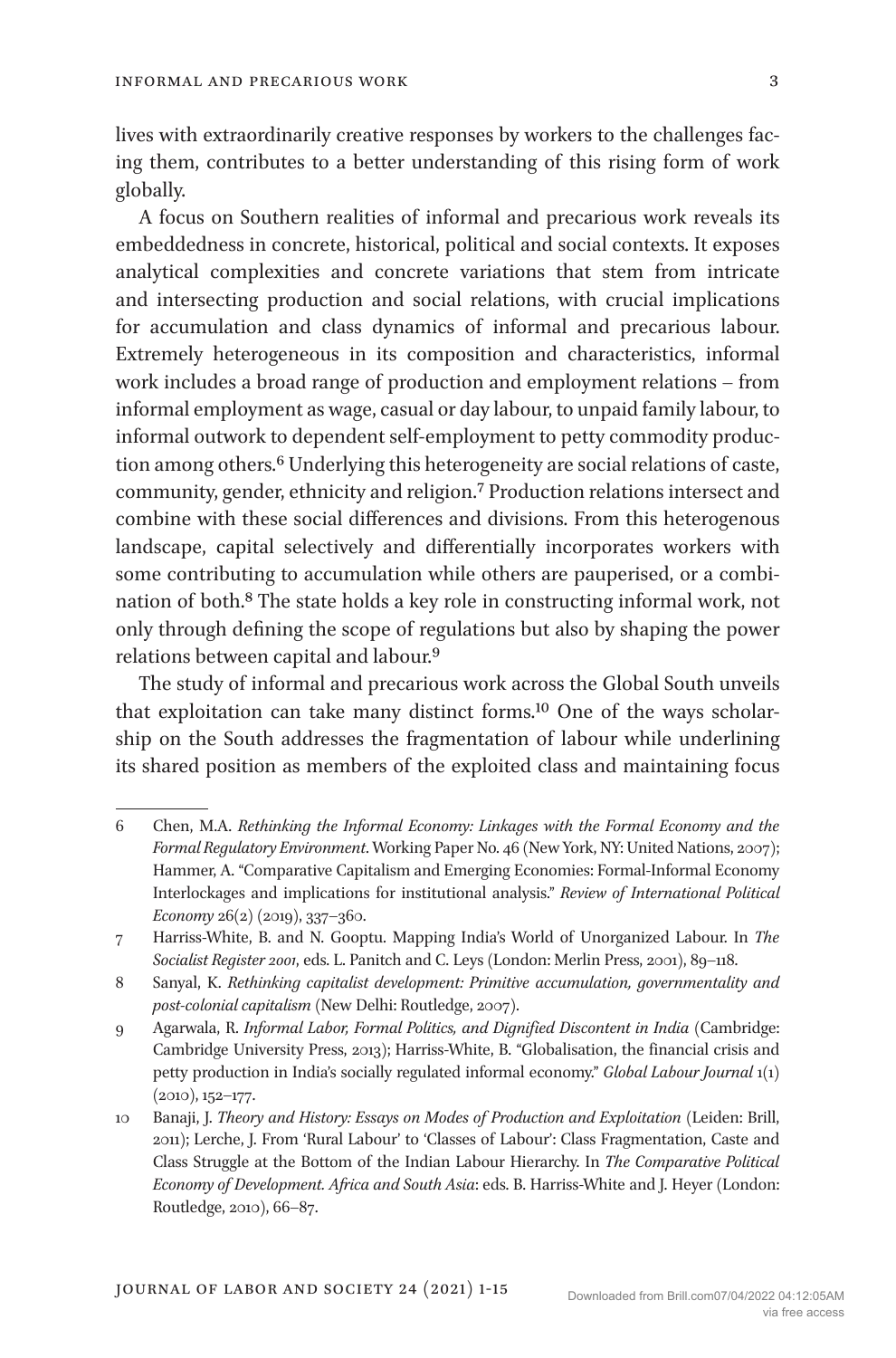on the core antagonism between capital and labour is through the concept of 'classes of labour'.11 Classes of labour include the growing numbers who depend (directly and indirectly) on the sale of their labour power for their daily reproduction through insecure and oppressive wage employment, often combined with a range of precarious farming and informal activity, across different sites of the social division of labour and along intersecting lines of inequality such as class, gender, caste, religion and ethnicity. What does this mean for labour's agency and collective action, and political outcomes for informal and precarious workers who labour under the same capitalist relations as formal workers? Our approach questions suggestions examining unregulated work in both the Global North and South through the prism of insecurities or precarity,12 or the extent to which informal and precarious workers in the North and South present a class with a common interest.13 As argued by Breman, and illustrated in the contributions in this issue, there are different histories of work and inequalities in power and wealth between workers in the North and South,<sup>14</sup> and it is important to acknowledge different needs as well as unorthodox solutions and radical alternatives brought about by labour struggles in the South.15

The persistence of informal and precarious work makes it central to development interventions, for example the United Nations' (UN) and ILO's focus on 'Decent Work', most recently epitomised in the UN 's Sustainable Development Goal 8 (SDG 8) on 'Decent Work and Economic Growth'. Decent work is crucial to the vast majority of workers who labour under insecure and precarious conditions with limited voice or social protection. While the goal is ambitious, universal and collective, a recent ILO report suggests progress on SDG 8 is slowing down and most countries have a long way to go towards achieving inclusive and decent work for all.<sup>16</sup> It contends that failure to make headway on SDG 8 would also impede progress towards other SDG<sub>s</sub>, such as eradicating poverty, reducing inequalities, promoting peace, and achieving gender equality. We feel

<sup>11</sup> Bernstein, H. 2007. Capital and labour from centre to margins, In *Keynote address at the conference 'Living on the Margins', Stellenbosch University, 26–28 March, Cape Town, South Africa*.

<sup>12</sup> Beck, U. *The brave new world of work.* (Cambridge, MA: Polity Press, 2014).

<sup>13</sup> Standing, 2011; Wright, E.O. "Is the Precariat a Class?" *Global Labour Journal* 7(2) (2016), 123–135.

<sup>14</sup> Breman, J. "A bogus concept?" *New Left Review* 84 (November-December) (2013) 79–97.

<sup>15</sup> Munck, R. "The Precariat: A view from the South." *Third World Quarterly* 34(5) (2013), 747–762; Scully, B. Precarity North and South: A Southern Critique of Guy Standing. *Global Labour Journal* 7(2) (2016), 160–173; Ness, I. *Southern Insurgency: The Coming of the Global Working Class* (London: Pluto Press, 2016).

<sup>16</sup> International Labour Organisation. *Time to Act for sdg 8: Integrating Decent Work, Sustained Growth and Environmental Integrity* (Geneva: ILO, 2019).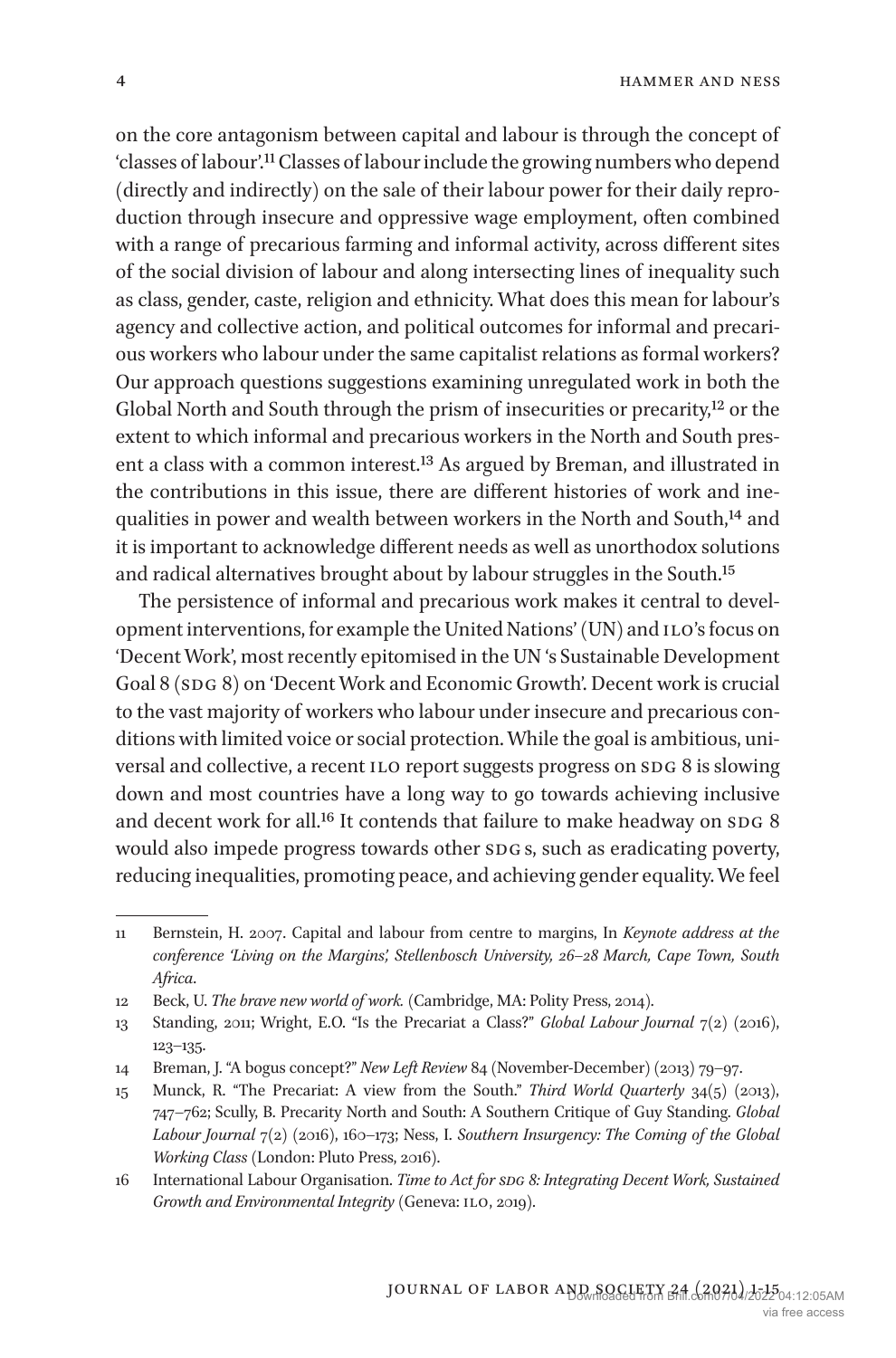it is a critical moment to focus on informal and precarious work to help analyse the failure towards achieving decent work. The purpose is not to unpick the decent work agenda, rather our argument is that the agenda and similar interventions fail because of insufficient attention paid to the heterogeneity and complexity of intersecting social and material relations that underpin informal and precarious work and its role in capital accumulation. Current attempts to regulate 'decent work' derive from abstract presumptions of a standard employment relationship and involve a generalizable regulatory fix to protect workers; missing the longer embedded histories of how precarious and informal labour relations are created and maintained. It relies on state's intervention to achieve decent work but does not account for the state's role in instituting or enabling informality and precarity as contributions in this special issue show.

Through our contributions, we capture and convey the heterogeneity and complexity that underlays informal and precarious work, identify key dimensions essential to any analysis of informal and precarious work and, thereby, to address the challenges it poses to development paradigms and class struggle. The contributions, with their varying approaches and focus, examine the critical role of informal and precarious work to accumulation and emphasise conflict between capital and labour as crucial to understanding differentiation of work and labour across the Global South. The asymmetric balance of power between capital and labour and the role of the state in instituting informal and precarious work and labour regimes are critical forces shaping accumulation. Capital actively reshapes the composition of the workforce to restrict the bargaining power of labour and reduce the value of labour power through mobilising social differences and divisions. Nevertheless, the same also creates opportunities for mobilisation and solidarity among formal and informal and precarious workers, resulting in resistance which is often more inclusive and broader spatially. These aspects are examined along the following dimensions:

- Situated, diverse and intersecting relations of informal and precarious work
- The role of the state in instituting and/or enabling informal and precarious work

– Informal and precarious work, class consciousness and political action Engaging with Southern realities, as this special issue aims to do, would not only contribute to a better understanding of this rising form of work in the Global North, it will also provide insights into the policy failures in achieving decent work globally. This special issue is a joint effort by a collective of women academics, a number of them early career academics, who work on informal and precarious work in different contexts across the Global South;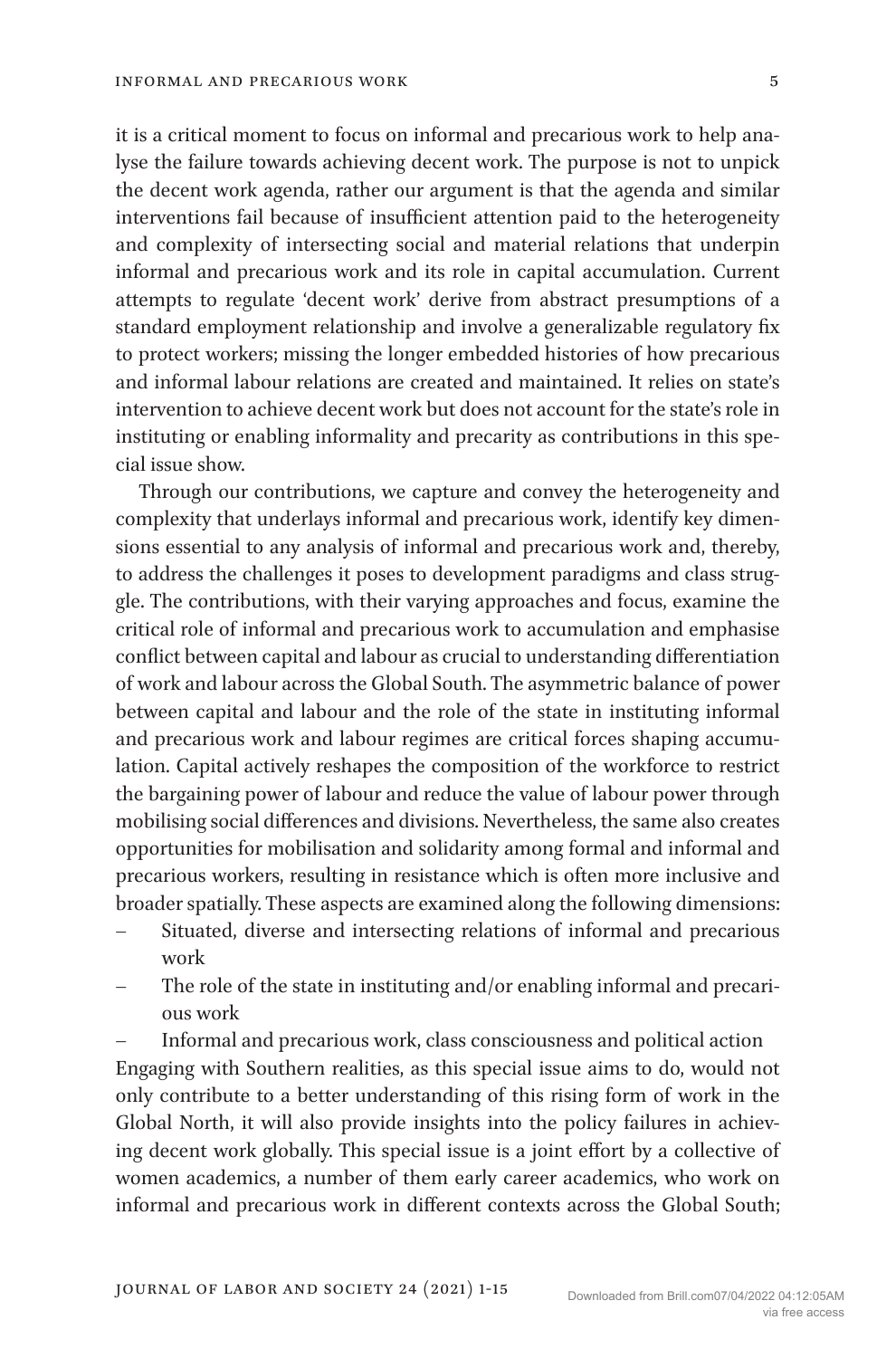an effort supported by the editor Immanuel Ness. The articles were first presented at the special stream on 'Work and employment in the Global South', International Labour Process Conference, Vienna 2019. They draw upon different disciplines and perspectives, such as anthropology, economics, history, law, sociology and political economy. Analytical frameworks include feminist approaches, global value chains, labour process and institutional analyses. The contributions present workers' and unions' voices, while also engaging with state actors, national/local institutions and international frameworks.

# **2 Situated, Diverse and Intersecting Relations of Informal and Precarious Work**

Informal and precarious work is based on diverse, complex and intersecting forms of production and social relations. There are multiple dimensions of precarity beyond the formal employment status and associated social rights: the autonomy over the labour process, ownership of the means of production, control over the valorisation process. Informal work includes a broad range of production and employment relations, exists in both formal and informal enterprises, and could be for survival or accumulation or a combination of both. Each of these production relations denotes different ways of organising production, different labour processes as well as forms of reproduction alongside different ways in which they may interlock (or not) with the formal economy.17 Different forms of production relations are characterised by distinct modalities of extracting value and are not isolated; on the contrary, they often substitute other forms, often key to re-arranging the spatial organisation of production networks.18 For example, in the auto sector, it is not uncommon for informal wage labour, apprentices and contract workers to work alongside full-time production workers to do the same job on the same shop floor, and for supply chains to run deep into the informal sector.19

The multiple production relations are intersected by relations of caste, community, gender, ethnicity and religion. The fragmentation of core workforces

<sup>17</sup> Hammer, A. and A. Fishwick, eds. Introduction: Labour Process Analysis and Work in the Global South – A Dialogue, In *The Political Economy of Work in the Global South: Reflections on Labour Process Theory* (London: Red Globe Press, 2020), 1–19; Barnes, T. "Marxism and informal labour." *Journal of Australian Political Economy* 70 (2012), 144–166.

<sup>18</sup> Barnes, T. *Making Cars in the New India. Industry, Precarity and Informality* (Cambridge: Cambridge University Press, 2018).

<sup>19</sup> *Ibid*; Hammer, A. "Trade Unions in a Constrained Environment: Workers' Voices from a New Industrial Zone in India." *Industrial Relations Journal* 41(2) (2010), 168–184.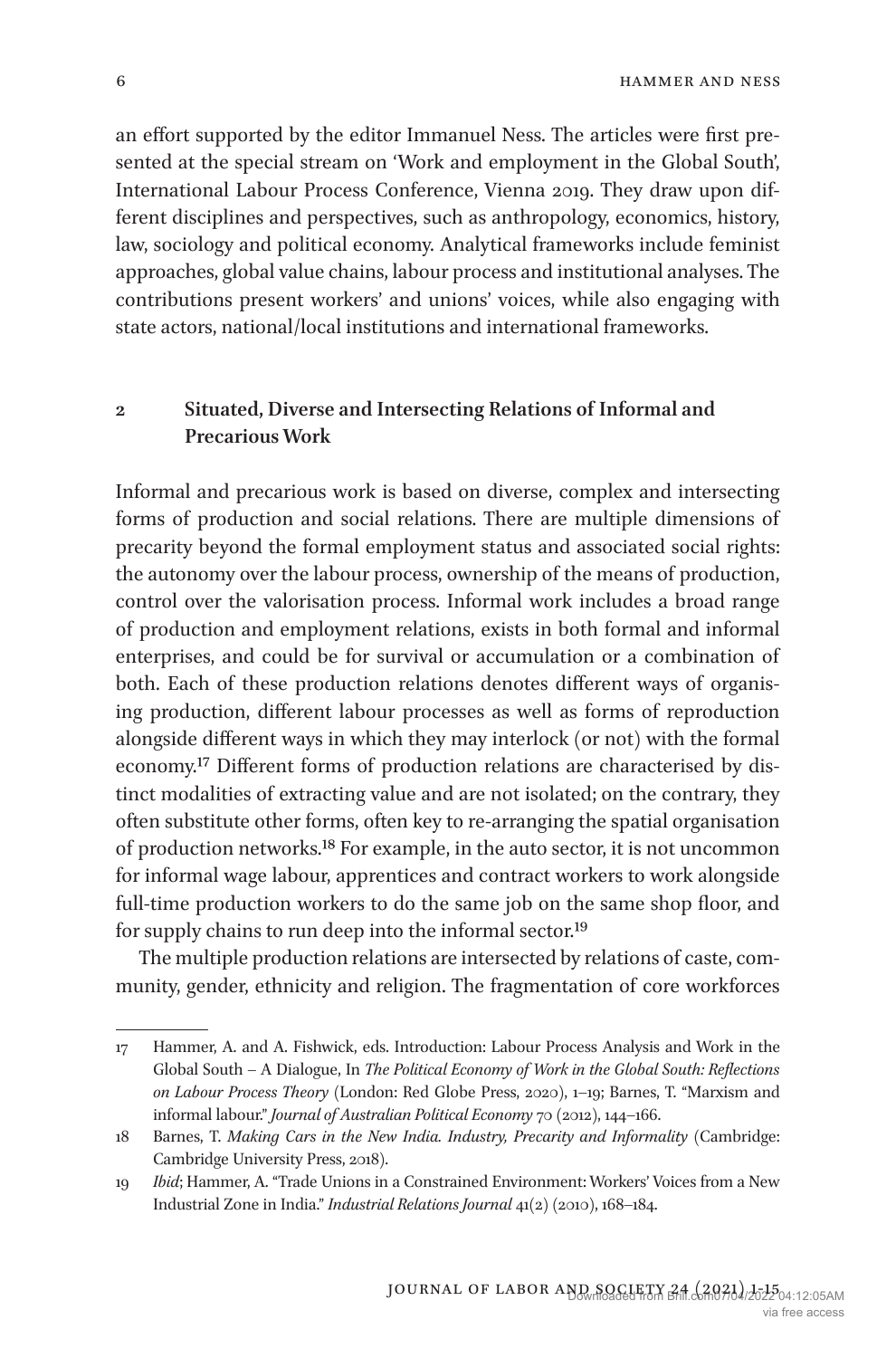emphasises differences in groups of workers along different social relations that constitute the basis for allocating workers to jobs and different disciplinary regimes. For example, a majority of poor, women, and marginalised caste and communities labour in the lower rungs of the informal economy i.e., as casual labour, homeworkers and as unpaid family labour in own-account firms.20 Therefore, it is crucial to distinguish between independent self-employment and dependent self-employment, the latter based on the authority relations of an employment relationship. Class dynamics underpinning informal and precarious work become pertinent in the context of different production relations across the Global South. The contributions in this issue analyse the wide range of production relations that characterise informal and precarious work and how these production relations are embedded in wider social relations.

The heterogeneity and intersections underpinning informal employment are brought out in sharp detail in Ilona Steiler's essay on informal workers in Tanzania. Steiler examines informal work in street trade and domestic work through the prism of intersectionality. Countering the mainstream argument that informality is a matter of legal coverage, Steiler argues regulation reflects and interacts with specific constellations of the categories of ethnicity/race, gender, age and marital status, education and skill level as well as of class. She convincingly argues informality of work results from the complex interplay of these categories with law, their historical development in Tanzania, the spatial organization of work and workers' visibility, and struggles over social status and power relations based on class. Steiler suggests this complexity and heterogeneity poses many challenges to the decent work agenda and recognizing these dynamics offers a better understanding to address decent work deficits.

The multiple dimensions of precarity that underpin informal work are keenly highlighted by Tulika Tripathi and Nripendra Mishra in their assessment of non-agricultural home-based own account enterprises in India. Countering the 'entrepreneurialism' myth that shift to self-employment signifies, they detail the 'hidden dependency' of self-employment, its gendered and caste and community-based nature, which is created through an intricate mechanism of subcontracting in global production networks. The self-employed are locked into unequal exchange relations with large firms or merchants and depend on intermediaries for equipment and production inputs. The dependency is compounded through payment by piece rates which underlie work intensification

<sup>20</sup> Harriss-White and Gooptu, 2001; De Neve, G. *The Everyday Politics of Labour: Working lives in India's Informal Economy* (New Delhi: Social Science Press, 2005).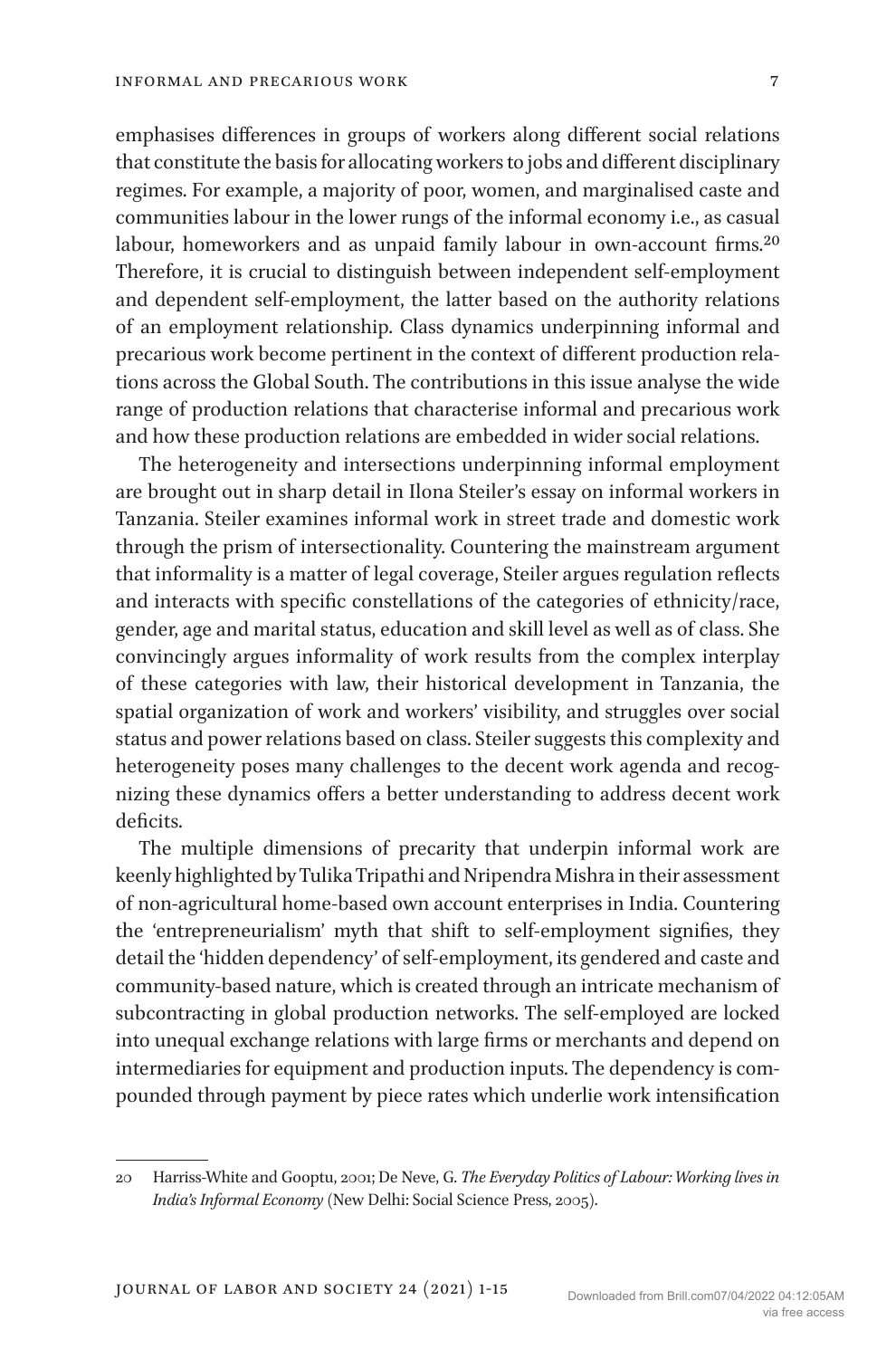and a reliance on self-exploitation and unpaid family labour. Despite the fact that there are multiple layers between the 'self-employed' and capital, extreme exploitation is involved, with capital paying these workers below the value needed to reproduce their labour power and taking advantage of their precarious position. Though not labelled as wage labour, the self-employed are precarious, informal workers prone to very similar exploitative processes as formal wage workers, or worse.

Questioning the 'Northern' focus of the precarity literature Bridget Kenny persuasively argues for a situated and historical analysis of the processes by which 'flexible' working time patterns came into being in the global retail labour process. In a historical piece based on extensive archival research, Kenny traces debates and struggles over store trading times (which determined working time) from the 1960s to the 1980s in Johannesburg, and explores the connection of working time debates to the precarisation of retail labour in South Africa. She details how the struggles around working and trading hours took up gendered and racialized discourses as the labour market shifted over these decades and into the present.

The significance of informal work to capital accumulation is demonstrated by Danisha Kazi through her examinations of the critical role of informal wage labour and capital labour struggles in the automotive and auto component sector in India. Firms actively reshape the composition of the workforce to restrict the bargaining power of labour and reduce the value of labour power. This includes a growing preference for non-unionised rural and semi-rural workers and female workers. The asymmetric balance of power between capital and labour and the state's role in institutionalising a flexible labour regime are critical forces shaping capital accumulation, with implications for the structure and differentiation of the workforce. In a similar vein, Anna Salmivaara adopts a gvc perspective to examine how processes of *in-fact informalization* are produced through a systematic use of short-term contracts and subcontracting in Cambodia's garment industry in a hidden yet effective manner. Through a nuanced analysis, Salmivaara highlights the significant role of the state and workers in top-down and bottom-up processes of *in-fact informalization*, which prevent women workers from collectively claiming their legal entitlements. These processes assist the government's strategy of indirect rule aimed at ensuring political power, and are strengthened by the workers' insecure lives and gendered needs discouraging unionization; thereby, deepening informalization.

What do these class dynamics underpinning informal and precarious work and the fragmentation of labour mean for workers' resistance and political action? This is examined in the following sections.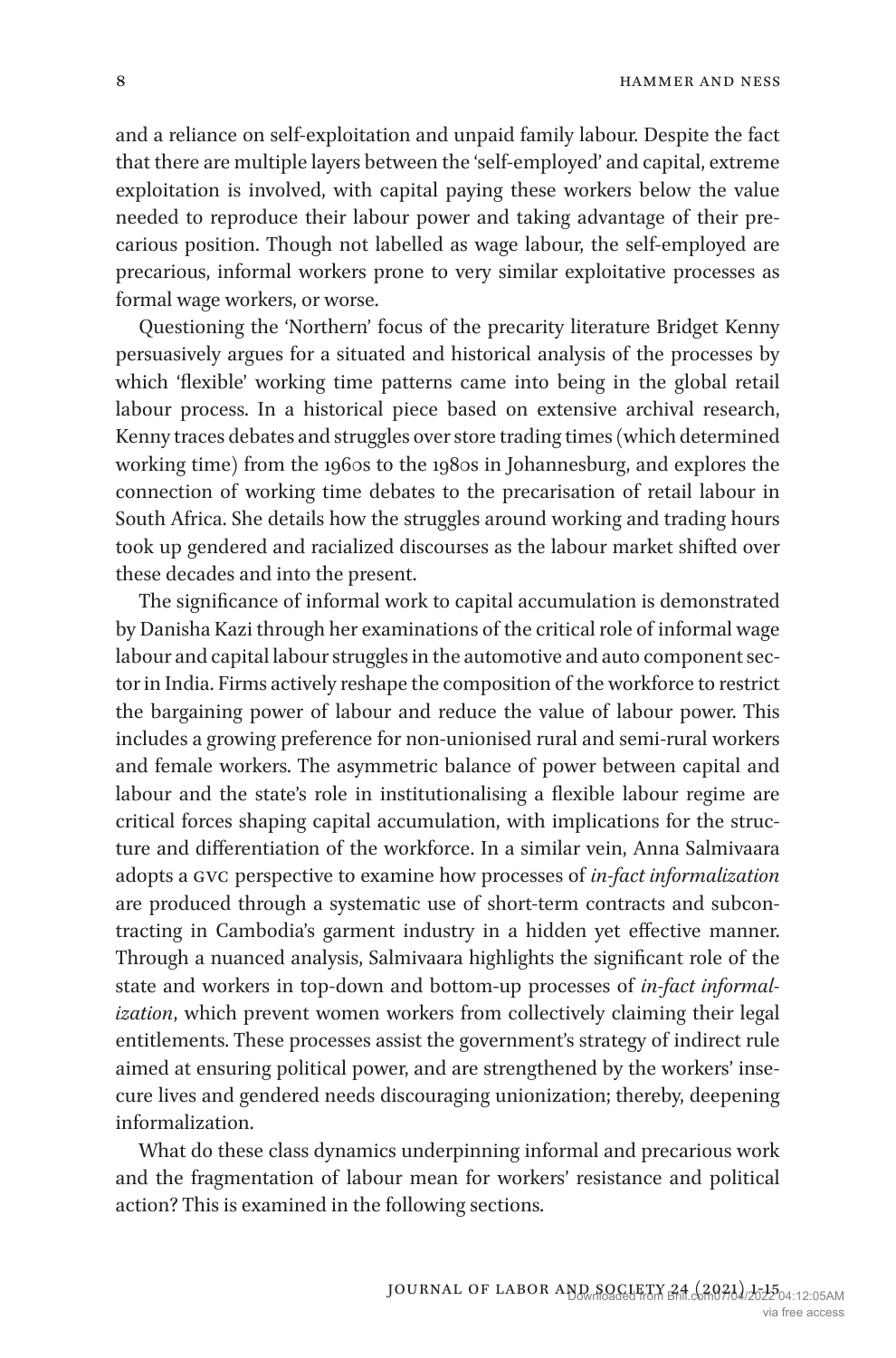## **3 The Role of the State in Instituting and/or Enabling Informal and Precarious Work**

Moving from class dynamics to class identities and struggle requires an understanding of the role of the state in securing the economic and social power of capital through its political and ideological rule, universally but not exclusively. The state plays a key role in the constitution of capitalist social relations: by shaping the conditions of work through regulation and repression, in mediating capital and labour relations, in shaping conditions for the reproduction of labour power through welfare mechanisms.21 As Poulantzas argues state institutions and apparatuses 'do not possess a power of their own distinct from class power'.<sup>22</sup> This understanding is contrary to the ILO approach which is closer to social democratic Keynesian ideology and Polanyi's ideas, i.e., assuming that labour *per se* is not exploited and the relentless accumulation drive of capital can be tamed by the state.23 As contributions to this special issue show, the state intervention (or lack of it) through policies, regulation and social security provisioning among others impact on how informality is created and instituted, how informalisation and precarisation proceeds, and the contradictory outcomes for labour.

Conceptualising informality in a historical context, Amal Shahid draws attention to labour informality as a direct product of state intervention under the famine-relief employment system in 19th century India. The colonial state co-constructed informality and precarity during famines through its famine policy and use of vulnerable famine-stricken labour. The famine policy, with its underlying premise of being a benevolent relief scheme, allowed for regulation of labour; however, resulting in labour informality. The state regulated 'famine labour' through famine codes, which codified employment conditions and employer-labour relations. Therefore, famine relief works were heavily regulated by the state but characterised by informality, that is, seasonal work, labour intensive work with low wage payments, and inconsistency in work to

<sup>21</sup> Pearson, R. Gender, globalization and the reproduction of labour: Bringing the state back in. In *New frontiers in feminist political economy*, eds. S.M. Rai and G. Waylen (London: Routledge, 2014), 19–42; Chang, D.-O. Labour and the Developmental State: A critique of the Developmental State theory of labour, In *Beyond the Developmental State: Industrial Policy in the Twenty-First Century*, eds. B. Fine, J. Saraswati and D. Tavasci (London: Pluto, 2013), 85–103; Jessop, B. *State Theory: Putting the Capitalist State in Its Place* (University Park, PA: Penn State Press, 1990).

<sup>22</sup> Poulantzas, N. 1978. *State, Power, Socialism* (London: Verso) 115.

<sup>23</sup> For a critical assessment see Lerche, J. Labour Regulations and Labour Standards in India: Decent Work? *Global Labour Journal* 3(1) (2012), 16–39.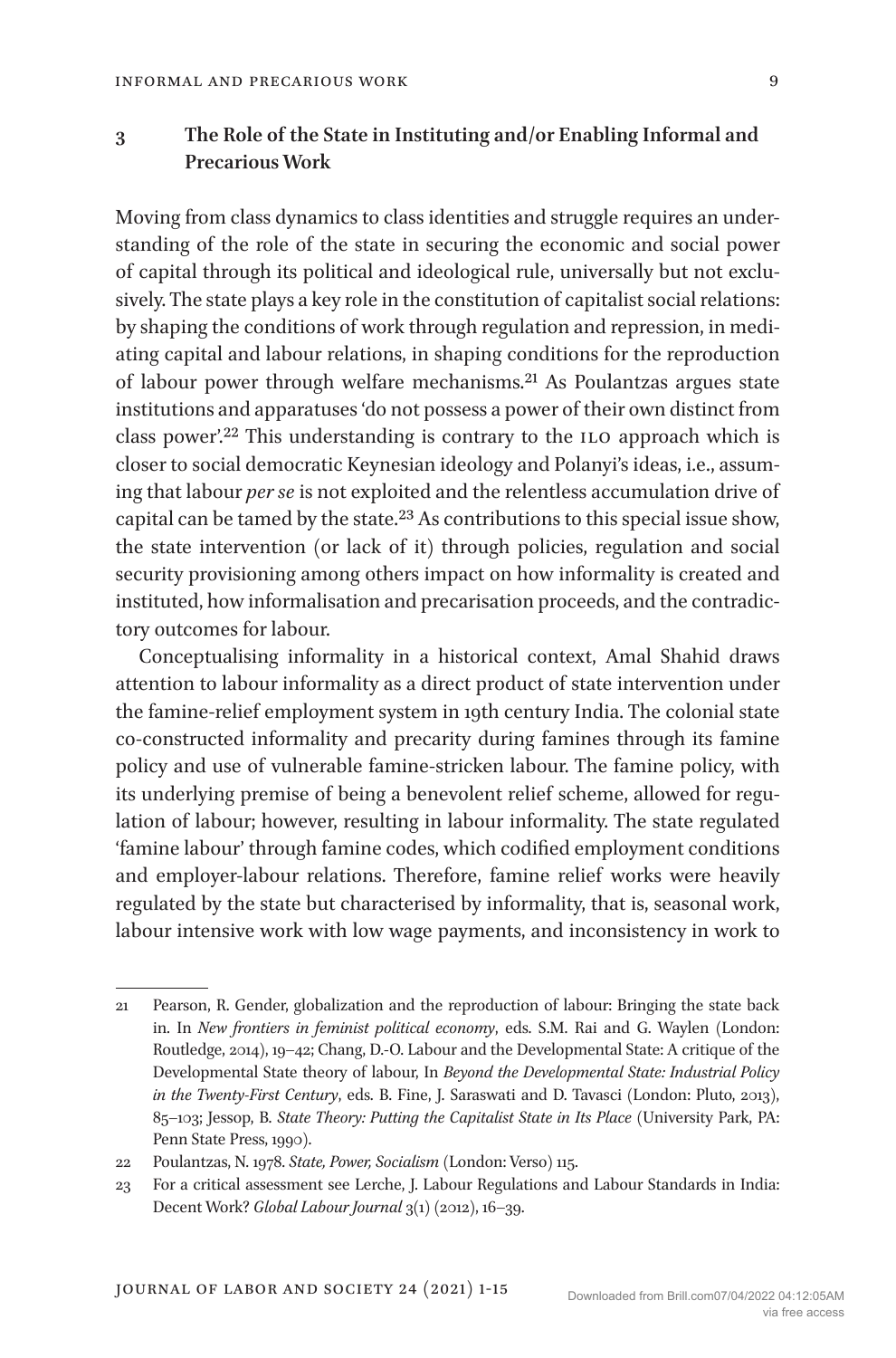allow cost reduction for relief. In the contemporary Indian context, Kazi scrutinizes how the state government actively reshapes capital and labour relations to serve its own class interests. Through her examination of informalisation of labour in the automotive sector, Kazi reveals how the state has institutionalised labour flexibility by pursuing industrial policies aimed at competitively seeking out large-scale investments which demand labour flexibility, and actively promotes low wage and non-unionised labour. Displaying a sort of race to the bottom in regulations, the state intervenes in industrial disputes to limit strikes and expands Export Processing Zones (epz s) where labour laws do not apply, and tacitly supports capital's strategies to undermine union rights.

The important role of the state in enabling the processes of informalization and weakening the power of unions in Cambodia is detailed by Salmivaara. The essay highlights the difference between the official commitments of the state to the labour rights, and the lived reality of the women garment workers. The ongoing i*n fact- informalization* in the garment sector suits the interests of the Cambodian government by weakening freedom of association without explicit abandoning of commitments to international labour and human rights. Rather than interpreting Cambodian government's policy as mere pro-employer strategy, Salmivaara argues for seeing it as a form of indirect rule aimed at securing political control and regime survival without losing the legitimacy of adherence to national and international law.

That the state intervention can result in contradictory outcomes is the focus of Lorena Poblete's and Christina Teipen and Fabian Mehl's case studies on decent work and social upgrading, respectively. Poblete discusses the process of transforming predominantly informal domestic work into "decent work" in Argentina. Through an assessment of attempts to expand the scope of legislation and its enforcement to formalise domestic workers, Poblete analyses how the notion of informality and the conceptualization of this particular labour relationship, driven by the ILO's decent work agenda, condition institutional responses. The state's efforts to fit domestic work into the standard employment relationship, seeing it as key to access labour and social protections, results in a focus on full-time domestic workers while a majority of precarious domestic workers, working a few hours per week for several employers, are only marginally included within the scope of the law. The selective inclusion or exclusion of domestic workers from regulation has implications for attaining decent work.

Teipen and Mehl examine social upgrading, a concept that draws on the Decent Work Agenda and refers to the improvement of the situation of workers and encompasses measurable standards as well as enabling rights, trends in four global value chains across developing and emerging economies. They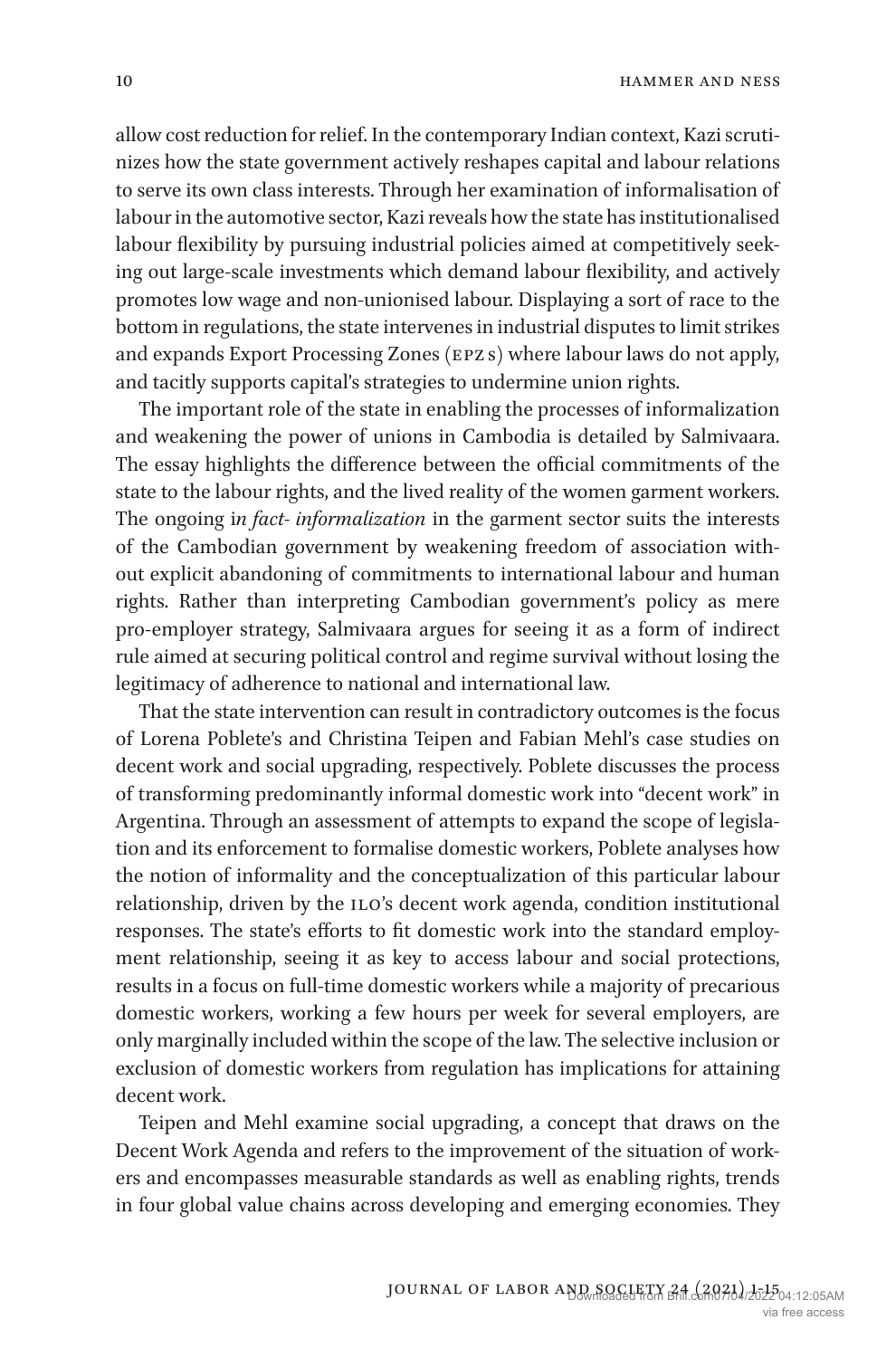assess potential strategies to achieve decent working conditions along supply chains and highlight variegated upgrading dynamics across different countries and industries. They argue that prospects for social upgrading within similar segments of a particular value chain considerably depend on the national context; underscoring the importance of the role of national institutions.

Despite the strong role of the state in instituting or enabling informal and precarious work, the rule of capital and state is not always coherent or effective in containing the social contradictions of capitalism – in order both to pursue profit and accumulation and to secure legitimacy. Work remains a contested terrain of the state's repressive measures, pressures to facilitate accumulation, and agency of labour.<sup>24</sup> Conceptualising the state as a terrain of class struggle allows for a number of possibilities, for example of possible ruptures and openings through which labour can confront repressive and ideological apparatuses of the state and capital's strategies. This is discussed in the next section.

# **4 Informal and Precarious Work, Class Consciousness and Political Action**

The contradictory dynamics of capitalist social relations also include unintended consequences. The multiple ways in which capital and state fragment labour, the heterogeneity and complexity of labour, and the great variation in circumstances and experiences of labour, mean the translation from class relations to class consciousness, resistance and political action is always contingent and unpredictable.25 These processes are not experienced evidently and exclusively as class exploitation and oppression but in terms of specific identities like 'urban/rural workers, industrial workers/agricultural labourers, urban craftsmen and women peasants, men/women, mental/manual labour, young/old, black/white, regional, national and ethnic differences, and so on'.26 Moreover, capital mobilises the social divisions in how they recruit labour, organize it in production, and in how they deal with resistance from classes of labour.

<sup>24</sup> Edwards, R. *Contested terrain: the transformation of the workplace in the Twentieth century* (London: Heinemann Educational, 1979); Poulantzas, 1978.

<sup>25</sup> Bernstein, H. *Class Dynamics of Agrarian Change* (Halifax, NS and Winnipeg, MB: Fernwood, 2010).

<sup>26</sup> Gibbon, P. and M. Neocosmos, M. Some Problems in the Political Economy of 'African Socialism'. In *Contradictions of Accumulation in Africa. Studies in Economy and State*, eds. H. Bernstein and B.K. Campbell (Beverly Hills, CA: Sage, 1985), 190.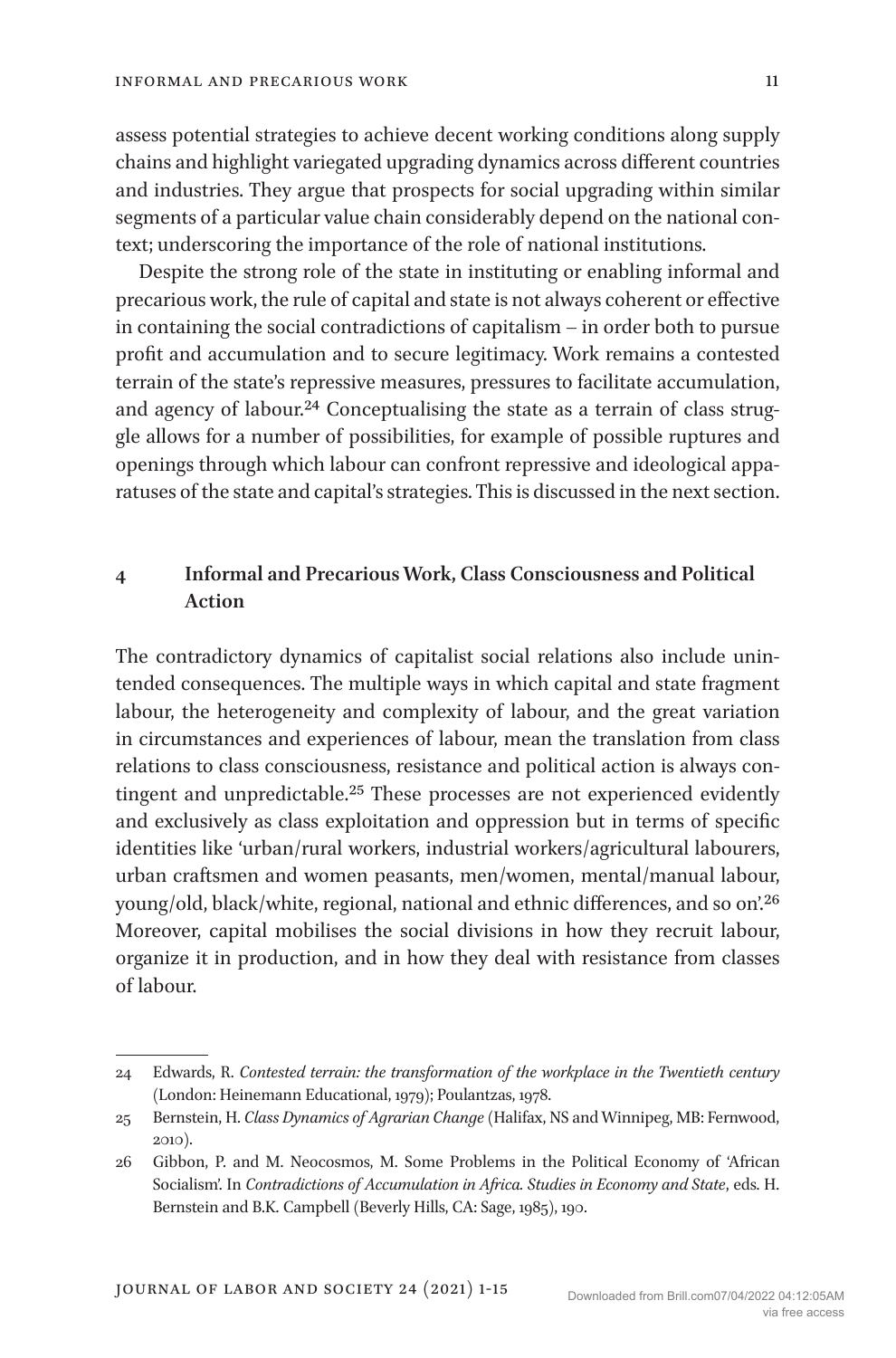The diverse power dynamics and struggles that underpin the heterogeneity informal and precarious work have consequences for the economic survival strategies as well as different workers' resources and strategies of resistance.<sup>27</sup> They can open new terrains of struggles, new forms of expression and new demands. Often spatially and temporally specific, they can also provide opportunities for global solidarity and political action.28 Here, Wright's framework on the sources of workers' power is helpful to understand the variations in struggles and outcomes of informal and precarious workers. According to Wright, workers derive their collective power from their 'structural power', i.e., from their specific 'location… within the economic system'.29 Structural power includes 'marketplace bargaining power', i.e. the power that workers command due to conditions in the labour market, and 'work-place bargaining power', i.e., the degree of power workers can exert in a specific industrial location for their key position in the production process. However, workers' structural power does not necessarily result in workers' collective action. The latter rests on their 'associational power'. This derives from the political organization of workers along trade union lines, or other institutional forms, and on the limitations imposed on these forms by regulation and by the historical context of employment relations. Thus, there is no straightforward correlation 'between workers' bargaining power and the actual use by workers of that power to struggle for better working and living conditions'.30 This suggests a number of possibilities where some forms of work and workers have more potential to disrupt and resist than others. The contributions in this issue provide insights into some of these challenges and opportunities for labour.

The challenges informal and precarious work poses to class consciousness and political organisation under globalising capitalism is captured in Steiler's essay. The street vendors and domestic workers in Tanzania belong to a broad class of workers doing precarious work in the informal economy but differ in terms of their employment relations as well as their working, social and cultural capital. These differences result from complex intersections of multiple social categories. Labour organization has been minimal, not least due to their

<sup>27</sup> Sanyal K. and R. Bhattacharyya R. "Beyond the Factory: Globalisation, Informalisation of Production and the New Locations of Labour." *Economic and Political Weekly* 44(22) (2009), 35–44.

<sup>28</sup> Ness, 2016; Atzeni, M. and Ness, I. (eds.) 2018. *Global Perspectives on Workers' and Labour Organizations*. (Singapore: Springer).

<sup>29</sup> Wright E.O. "Working-class power, capitalist-class interests, and class compromise." *American Journal of Sociology* 105(4) (2000), 957–1002, p. 962.

<sup>30</sup> Silver, B.J. *Forces of Labor: Workers' Movements and Globalization since 1870* (Cambridge: Cambridge University Press, 2003), p. 15.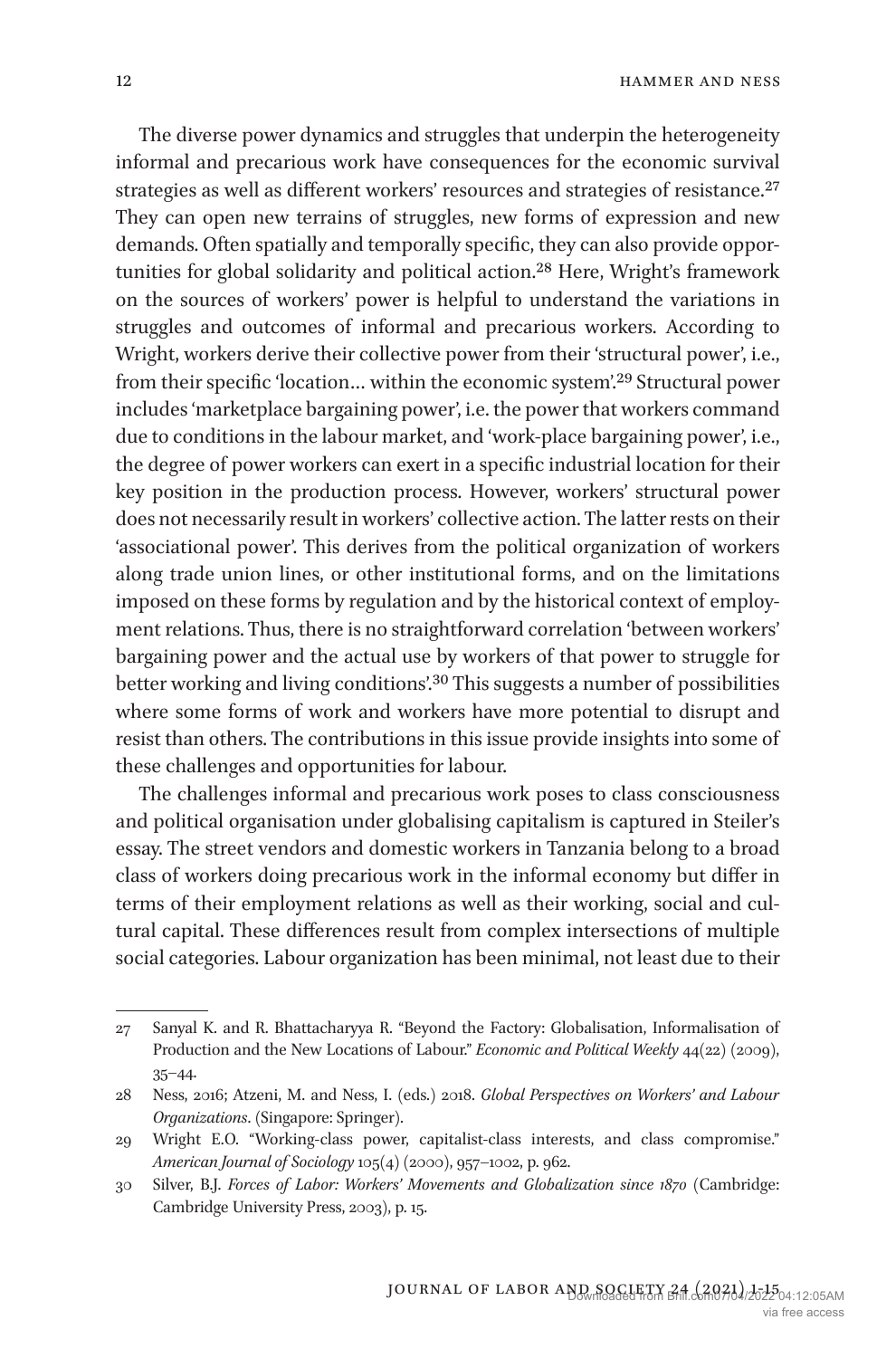being labelled as 'informal'. Yet, Steiler underscores that despite the social differentiation of workers, the outcome of their struggles is not predetermined but open to their strategies and choices for a better life. The workers are aware and make concrete suggestions for minor and major improvements to their working lives, suggesting possibilities for involvement of workers, strengthening association, representation and collective bargaining, and workers' participation in political decision-making.

The outlook appears less sanguine for Tripathi and Mishra's self-employed in India. Capital's incorporation of households, women and disadvantaged groups into global production networks under the guise of self-employment has deepened exploitation, lengthened the working day, reduced earnings and increased precarity for these workers. It has decentred production from the workplace, made the employer-employee relationship ambiguous, and weakened the position of self-employed workers. Pauperisation is rampant. Capital is no longer in an ostensibly direct antagonistic relationship with labour; there are multiple layers in between. Yet, the fact that self-employed precarious labour is not labelled as wage labour does not mean that it is free from the antagonistic relationship with capital and that the class division is blurred or disappears. Whether or not they are 'formally' employed, extreme exploitation is involved; thereby, also the possibility of resistance. As the authors suggest, self-organisation or state interventions may alter power dynamics in favour of the self-employed.

The complexity of workers' experiences and choices in determining their strategies are underscored by Salmivaara. In Cambodia, many workers prefer conditions that *in-fact informalize* their work. Rather than a mere submission to short-term needs, or false consciousness, workers make realistic and pragmatic choices that are shaped by gendered responsibilities and long-term considerations determined by a context of historical insecurity, in which relations with authorities and foreign factory owners do not offer reasons for trust. The combination of insecure work and the gendered insecurity of life prevents workers from joining independent unions. The consequences are significant and extend beyond the workplace. At the factory level, the weakness of independent unions implies the inability to represent workers' interests in cases of labour rights violations. At societal level, it leads to lack of political representation. *In-fact informalization* effectively undoes freedom of association and prevents mobilization.

The historical role and trajectory of trade unions around store trading hours as a measure of working hours in the retail sector is charted by Kenny. She details how the struggles around working and trading hours took up gendered and racialized discourses as the labour market shifted. The unions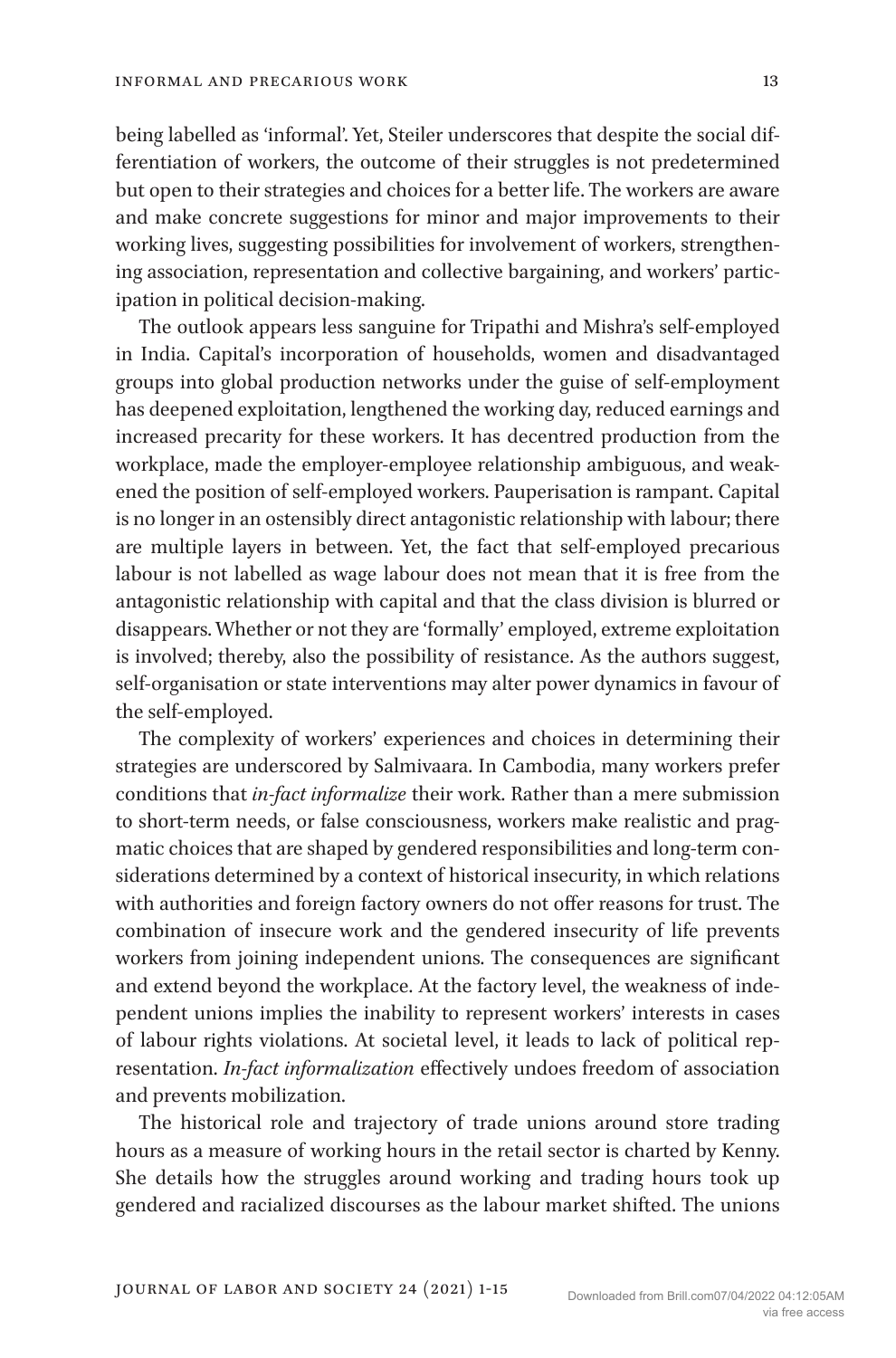negotiated the extension of trading time through bargaining off the working time of women workers, first white then black women, and then (mostly black) casual workers. This bargain defines retail workers' particular conditions in the present and affected the union's bargaining strategies into the post-apartheid period, as it worked to defend and protect its core membership of fulltime employees against casual workforce in the 1990s; thereby, deepening divisions of labour. The association of casual labour as extra-ordinary and thus more available to work unsocial shifts conditioned the union's inability to protect these workers, and by consequence affected its membership levels and longer-term collective power in retail workplaces.

A new geography of labour discontent emerges in Kazi's study of the Karnataka's automotive sector in India, which contrasts with the common perception of Karnataka as an investor friendly state with a docile labour force. The state's elitist model of growth has historically prevented class and social based movements from emerging to challenge the power of established and new corporate elites. Yet, the growing presence of large-scale firms, the state's institutionalising of a flexible labour regime to attract private capital and the increasing informalisation of the workforce has led to more frequent and intense workers' struggles. This reveals the locus of labour's structural power against capital is beginning to shift to include the issue of informal wage labour within the formal sector. While challenges remain, this has forged a degree of solidarity across informal and formal workers in the automotive sector.

In the final contribution, Teipen and Mehl argue social upgrading trajectories crucially depend on the level of associational and institutional power that trade unions can exercise in transformation processes vis-à-vis the state and business interests. In their examination of gvc s across the Global South, Brazil and South Africa follow limited social upgrading paths, while social downgrading tendencies prevail in countries with weak trade unions such as India, Bangladesh and Vietnam. China occupies an intermediate position, where wages are beginning to rise but without any independent or collective representation of workers' interests. The dependence of Chinese as well as Vietnamese trade unions on state government parties has so far prevented social upgrading successes in the areas of freedom of association or collective bargaining. The mobilization of structural power resources through wildcat strikes has so far only led to temporary gains, which cannot be considered as comprehensive social upgrading without the recognition of independent trade unions as negotiating partners.

To conclude, this special issue aims to provide insights, which are by no means comprehensive, into class dynamics that underlay informal and precarious work and the translation from class relations to class consciousness